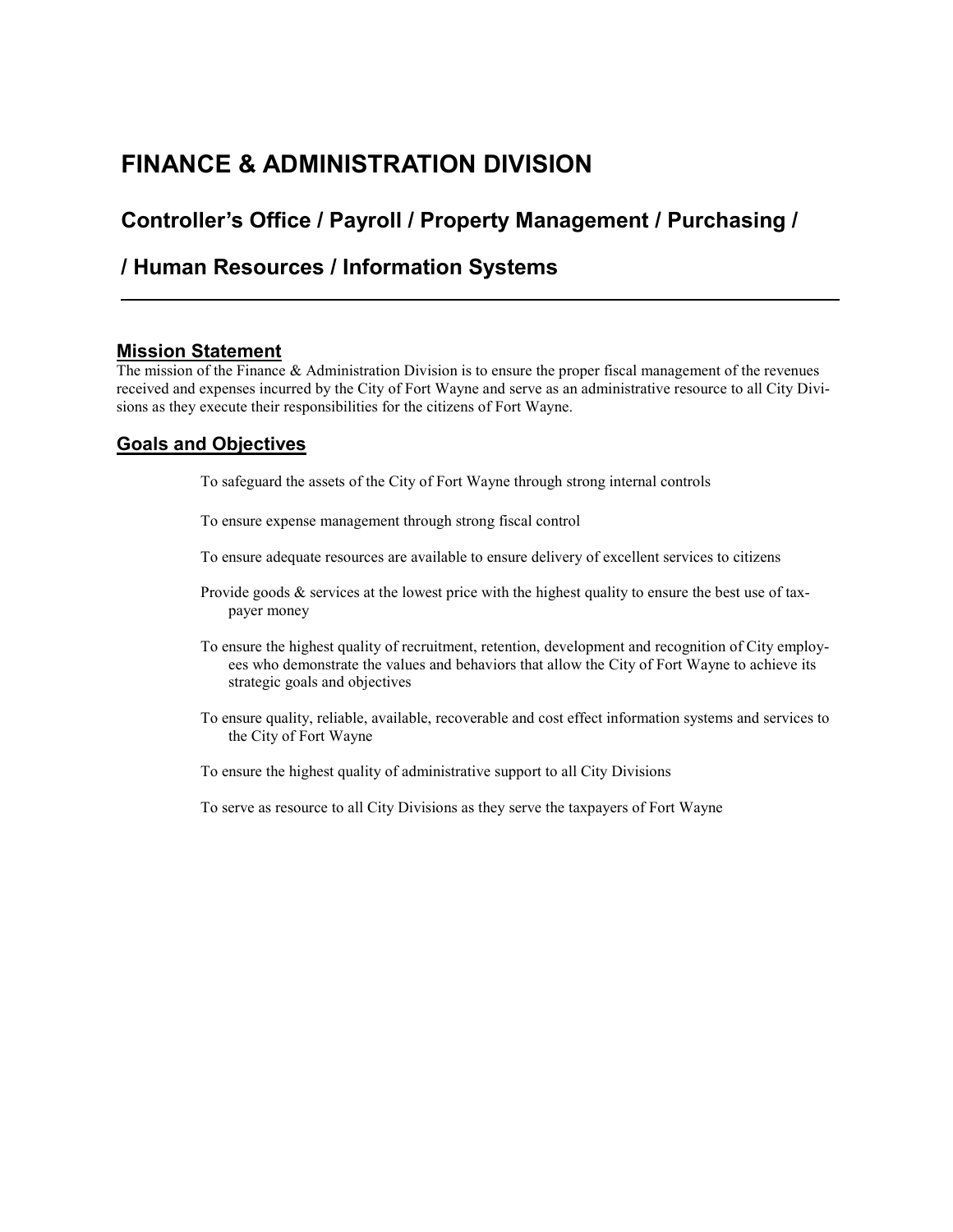**FINANCE & ADMINISTRATION Dept # 0002 2010 BUDGET COMPARISON**

|                           |                              | 2009 ACTUAL              |            |             |    |                                      |    |                    | \$ INC/(DEC)                                 | % CHANGE                     |
|---------------------------|------------------------------|--------------------------|------------|-------------|----|--------------------------------------|----|--------------------|----------------------------------------------|------------------------------|
|                           |                              | 2008                     |            | <b>THRU</b> |    | 2009 REVISED                         |    | 2010               |                                              | FROM 2009 APPR FROM 209 APPR |
|                           |                              | <b>ACTUAL</b>            |            | 30-Jun-09   |    | <b>BUDGET</b>                        |    | <b>SUBMITTED</b>   | TO 2010                                      | TO 2010                      |
| 5111                      | WAGES-REG                    | 1,779,206                |            |             |    | 1,797,817                            |    | 1,967,445          | 169,628                                      | 9.44%                        |
| 5131                      | <b>PERF</b>                  | 124,468                  |            |             |    | 129,580                              |    | 151,636            | 22,056                                       |                              |
| 5132                      | <b>FICA</b>                  | 131,395                  |            |             |    | 137,527                              |    | 150,506            | 12,979                                       |                              |
| 5134                      | <b>GROUP HEALTH INSUR</b>    | 306,000                  |            |             |    | 297,000                              |    | 356,400            | 59,400                                       |                              |
| 5136                      | <b>UNEMPLOYMENT</b>          | 1,862                    |            |             |    | 1,799                                |    | 1,965              | 166                                          |                              |
| 5137                      | <b>WORKERS COMP</b>          | 3,050                    |            |             |    | 3,032                                |    | 2,897              | (135)                                        |                              |
| 513A                      | PERF/FRINGE                  | 53,344                   |            |             |    | 53,612                               |    | 58,703             | 5,091                                        |                              |
| 513R                      | RETIREE HEALTH INSUR         | 9,000                    |            |             |    | 9,000                                |    | 29,700             | 20,700                                       |                              |
| 5161                      | STLMT/SEVRNC                 | 12,895                   |            |             |    |                                      |    |                    |                                              |                              |
| <b>Total 5100</b>         |                              | \$<br>$2,421,220$ \$     |            | 1,156,600   | \$ | 2,429,367                            | \$ | 2,719,252          | \$<br>289,885                                | 11.93%                       |
| 5212                      | STATIONARY/FORMS             | 34,367                   |            |             |    | 19,386                               |    | 27,277             | 7,891                                        |                              |
| 5213                      | <b>COMPUTER SUPPL</b>        | 24,130                   |            |             |    | 30,880                               |    | 20,880             | (10,000)                                     |                              |
| 5219                      | OTHR OFFC SUPPL              | 32,163                   |            |             |    | 26,822                               |    | 19,064             | (7, 758)                                     |                              |
| 5231                      | <b>GASOLINE</b>              | 1,547                    |            |             |    | 2,031                                |    | 1,339              | (692)                                        |                              |
| 5247                      | <b>INSTRUCTIONAL SUPPL</b>   | 3,391                    |            |             |    | 4,500                                |    | 3,000              | (1,500)                                      |                              |
| 5263                      | OTHR REP PRT                 | 229                      |            |             |    | 795                                  |    | 816                | 21                                           |                              |
| 5299                      | OTHER MTLS                   | 2,842                    |            |             |    | 4,110                                |    | 3,560              | (550)                                        |                              |
| Total 5200                |                              | \$<br>98,669             | <u>່\$</u> | 29,302      | \$ | 88,524                               | \$ | 75,936             | \$<br>(12, 588)                              | $-14.22%$                    |
| 5314                      | <b>CONSULT SRVCS</b>         | 2,061,625                |            |             |    | 2,153,085                            |    | 2,255,177          | 102,092                                      |                              |
| 5315                      | APPRAISAL/INSPECTION         | 14,000                   |            |             |    | 8,000                                |    | 8,000              | $\blacksquare$                               |                              |
| 5317                      | INSTRUCTIONAL SVCS           | 38,148                   |            |             |    | 62,675                               |    | 57,100             | (5, 575)                                     |                              |
| 531C                      | <b>AUDIT FEES</b>            | 15,739                   |            |             |    | 20,000                               |    | 20,000             |                                              |                              |
| 531H                      | <b>BANK SERVICES</b>         | 348                      |            |             |    | 420                                  |    | 420                |                                              |                              |
| 531K                      | SEMINAR FEES                 | 11,372                   |            |             |    | 50,430                               |    | 15,000             | (35, 430)                                    |                              |
| 5322                      | <b>POSTAGE</b>               | 126,754                  |            |             |    | 138,101                              |    | 138,201            | 100                                          |                              |
| 5323                      | <b>TELEPHONE</b>             | 98,306                   |            |             |    | 74,093                               |    | 73,601             | (492)                                        |                              |
| 5324                      | <b>TRAVEL</b>                | 9,552                    |            |             |    | 9,250                                |    | 6,000              | (3,250)                                      |                              |
| 5326                      | MILEAGE                      | 1,775                    |            |             |    | 3,690                                |    | 2,200              | (1,490)                                      |                              |
| 532C                      | <b>CELL PHONE</b>            | $\sim$                   |            |             |    | 12,000                               |    | 13,018             | 1,018                                        |                              |
| 532L<br>5331              | LONG DISTANCE                | 2,060                    |            |             |    | 3,160                                |    | 3,260              | 100                                          |                              |
| 5332                      | PRINTING                     | 9,721                    |            |             |    | 27,307                               |    | 12,670             | (14, 637)                                    |                              |
| 5342                      | PUB LEGAL<br>LIABILITY INSUR | 4,388                    |            |             |    | 4,630                                |    | 4,313              | (317)                                        |                              |
| 535M                      | MOVING COSTS                 | 4,286<br>2,156           |            |             |    | 4,364<br>$\mathcal{L}_{\mathcal{A}}$ |    | 11,488             | 7,124                                        |                              |
| 5353                      | <b>WATER</b>                 | 199                      |            |             |    | $\sim$                               |    |                    |                                              |                              |
| 5354                      | <b>SEWAGE</b>                | $\mathbf{r}$             |            |             |    | 372                                  |    | 372                |                                              |                              |
| 5363                      | CONT OTH REP                 | 8,992                    |            |             |    | 23,285                               |    | 23,285             |                                              |                              |
| 5364                      | <b>CONT SRF REP</b>          | 18,540                   |            |             |    | 39,110                               |    | 38,763             | (347)                                        |                              |
| 5367                      | MAINT SOFTWARE               | 551,616                  |            |             |    | 698,214                              |    | 764,518            | 66,304                                       |                              |
| 5369                      | <b>CONT SRVCS</b>            | 361,438                  |            |             |    | 205,206                              |    | 177,131            | (28,075)                                     |                              |
| 536A                      | MT. HARD WARE                | 35,246                   |            |             |    | 242,715                              |    | 39,711             | (203,004)                                    |                              |
| 536M                      | CONT SRVCS - MOWING          | 147,148                  |            |             |    | 186,012                              |    | 186,012            | $\overline{\phantom{a}}$                     |                              |
| 536N                      | GARAGE-NONTARGET             | 549                      |            |             |    |                                      |    | 328                | 328                                          |                              |
| 536P                      | CONT MNT & REP-HVAC          | 170,541                  |            |             |    | 176,714                              |    | 146,714            | (30,000)                                     |                              |
| 536T                      | <b>GARAGE TARGET</b>         | 4,646                    |            |             |    | 4,758                                |    | 3,953              | (805)                                        |                              |
| 5371                      | <b>BLDG RENT</b>             | 931,040                  |            |             |    | 965,903                              |    | 936,096            | (29, 807)                                    |                              |
| 5373                      | <b>COMPUTER RENT</b>         | 259,092                  |            |             |    | 267,000                              |    | 327,000            | 60,000                                       |                              |
| 5374                      | OTHER EQ RENT                | 10,686                   |            |             |    | 13,181                               |    | 13,258             | 77                                           |                              |
| 5375                      | <b>OTHER RENT</b>            | 6,634                    |            |             |    | 6,970                                |    | 6,969              | (1)                                          |                              |
| 5377                      | CC BLD PKG                   | 1,265                    |            |             |    | 1,350                                |    | 1,350              | $\overline{\phantom{a}}$                     |                              |
| 5383                      | <b>AGT FEE BOND</b>          | 350                      |            |             |    | 250                                  |    | 250                | $\overline{\phantom{m}}$                     |                              |
| 5391                      | SUBS & DUES                  | 63,938                   |            |             |    | 70,496                               |    | 70,196             | (300)                                        |                              |
| 5393                      | <b>TAXES</b>                 | 7                        |            |             |    | 1,000                                |    | 1,000              |                                              |                              |
| 5395                      | <b>GRANTS-SUBS</b>           | 50,000                   |            |             |    |                                      |    |                    |                                              |                              |
| 5398                      | MICRO FICHE                  | 101                      |            |             |    | 400                                  |    | 400                |                                              |                              |
| 5399                      | OTHR SRVCS                   | 1,855                    |            |             |    | 2,837                                |    | 2,872              | 35                                           |                              |
| 539A                      | OP TRANS OUT                 | 250,000                  |            |             |    | 250,000                              |    | $\overline{a}$     | (250,000)                                    |                              |
| 539B                      | MASTER LEASE                 | 308,819                  |            |             |    | 392,482                              |    | 177,234            | (215, 248)                                   |                              |
| 539D<br><b>Total 5300</b> | DRAINAGE ASSMT               | \$<br>1,175<br>5,584,107 | ້\$        | 2,301,334   | \$ | 1,440<br>6,120,900                   | \$ | 1,440<br>5,539,300 | \$<br>$\overline{\phantom{a}}$<br>(581, 600) | $-9.50%$                     |
| $\sqrt{5443}$             | PUR OFFC EQUIP               | 11,755                   |            |             |    | 450                                  |    |                    | (450)                                        |                              |
| 5444                      | PUR OTHER EQUIP              | 3,931                    |            |             |    | 400                                  |    |                    | (400)                                        |                              |
| 5446                      | PUR SOFTWARE                 | 1,732                    |            |             |    | 1,000                                |    |                    | (1,000)                                      |                              |
| 5451                      | PUR FURNITURE                | 1,895                    |            |             |    |                                      |    |                    |                                              |                              |
| Total 5400                |                              | \$<br>19,313             | ่ \$       | 42          | \$ | 1,850                                | \$ |                    | \$<br>(1, 850)                               | $-100.00\%$                  |
|                           | <b>Total</b>                 | \$<br>8,123,309          | \$         | 3,487,278   | \$ | 8,640,641                            | \$ | 8,334,488          | \$<br>(306, 153)                             | $-3.54%$                     |